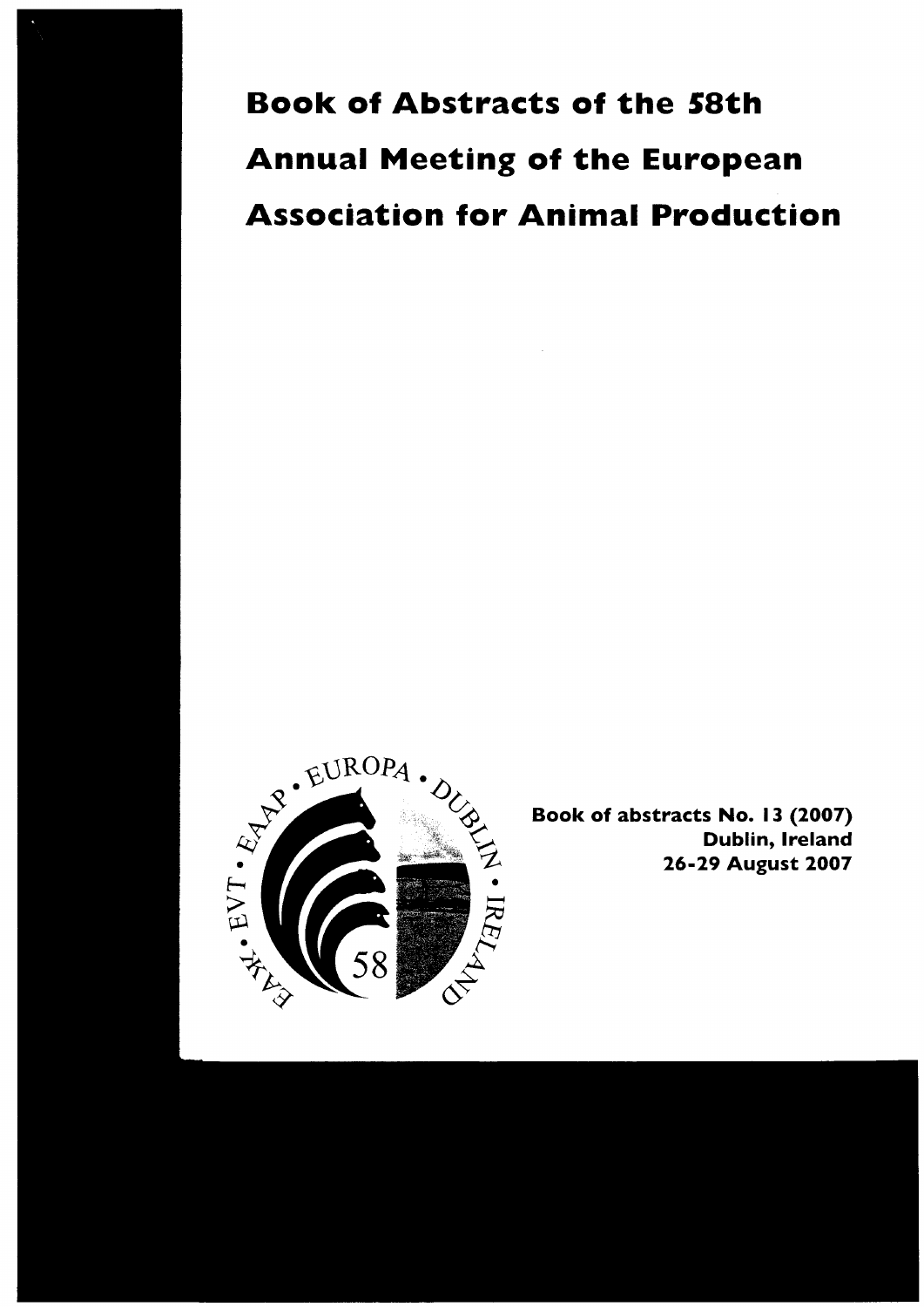# Session l0

#### Effects of allele variants at the E-Locus on production, fertility and conformation traits inHolstein dairy cattle

S. König<sup>1</sup>, D. Andresen<sup>2</sup>, W. Wemheuer<sup>2</sup> and B. Brenig<sup>2</sup>, <sup>1</sup>University of Guelph, Department of Animal and Poultry Science, Gordon Street, N1G2W1 Guelph, Canada, <sup>2</sup>University of Göttingen, Institute of Veterinary Medicine. Burckhardtweg 2. 37077 Göttingen. Germany

At the Extension (E) locus, the  $E^D$  (dominant black), the  $E^+$  (combination of black and red), and the e (recessive red) alleles are segregating. Bos Primigenious, the archetype of dairy cattle, is supposed to be of genotype  $E^D/E^+$ , i.e. changing the red coat colour at birth into black later in life. This could be due to natural selection for environmental adaption and suggests the hypothesis that bulls carrying the  $E^+$  allele are charcterized by improved fertility, persistency, longevity, or functional type traits as well. In total, 299 sons of 4 heterozygous  $E<sup>D</sup>/E<sup>+</sup>$  bull sires were genotyped. 53.2% of sons were of genotype  $E^D/E^D$  and 46.8% of genotype  $E^D/E^+$  indicating that all bull dams were homozygous E<sup>D</sup>/E<sup>D</sup>. National EBVs of bulls were de-regressed and then analyzed with the GLM procedure including the fixed effect of the bull sire, the regression coefficient for the number of  $E^+$  alleles representing half of the gene substitution effect, and the random residual effect consisting of polygenic and environmental effects. The  $E^+$  variant was associated ( $p \le 0.01$ ) with improved maternal non-return rate and maternal calving ease, and highly significant for rump angle  $(p < 0.001)$ , i.e. favouring animals with low pin bones. For all other traits, no significant impact of the different allele variants was found.

# Session 10 and 20 and 20 and 20 and 20 and 20 and 20 and 20 and 20 and 20 and 20 and 20 and 20 and 20 and 20 and 20 and 20 and 20 and 20 and 20 and 20 and 20 and 20 and 20 and 20 and 20 and 20 and 20 and 20 and 20 and 20 a

### Genetic characterization of two sheep breeds from Southern Italy by STR markers

R. Ciampolini<sup>1</sup>, F. Cecchi<sup>1</sup>, E. Ciani<sup>2</sup>, E. Mazzanti<sup>1</sup>, M. Tancredi<sup>1</sup>, E. Castellana<sup>2</sup>, S. Presciuttini<sup>3</sup> and D. Cianci<sup>2</sup>, <sup>1</sup>University of Pisa, Animal Production Department, Viale delle Piagge 2, 56124 Pisa, Italy, <sup>2</sup>University of Bari, General and Environmental Physiology Department, Via Amendola 165/a, 70126 Bari, Italy, <sup>3</sup>University of Pisa. Centre of Statistical Genetics, S.S.12 Abetone e Brennero 2, 56127 Pisa, Italv

Altamurana and Leccese are triple-purpose sheep breeds from Southem Italy that suffered in recent years a marked population size reduction. Aim of this work was to evaluate the level of within and among-breed genetic variability, as a contribution in conservation decisions. In the whole, 182 animals were typed for 19 STR markers. Data analysis was carried out by the software Arlequin. The mean number of alleles per marker was ll.3 (range 4 to l7). Several "private" alleles were observed, mainly in Leccese. Significant  $(P < 0.01)$  deviation from Hardy-Weinberg proportions was present for some markers, with excess of homozygous genotypes. More than 50% of all pairwise marker comparisons showed gametic unbalance in both breeds. Allele-sharing similarities were 0.369 and 0.317 within Altamurana and Leccese, respectively, whereas it was 0.298 befween breeds, indicating a significant level of genetic differentiation; the mean value of  $F_{ST}$  was 0.044. The breed assignment test allocated all individuals to their true breed of origin, except for one Altamurana and one Leccese individual. The present results may contribute to design a more appropriate management of these genetic resources.

94 **EAAP** - 58th Annual Meeting, Dublin 2007